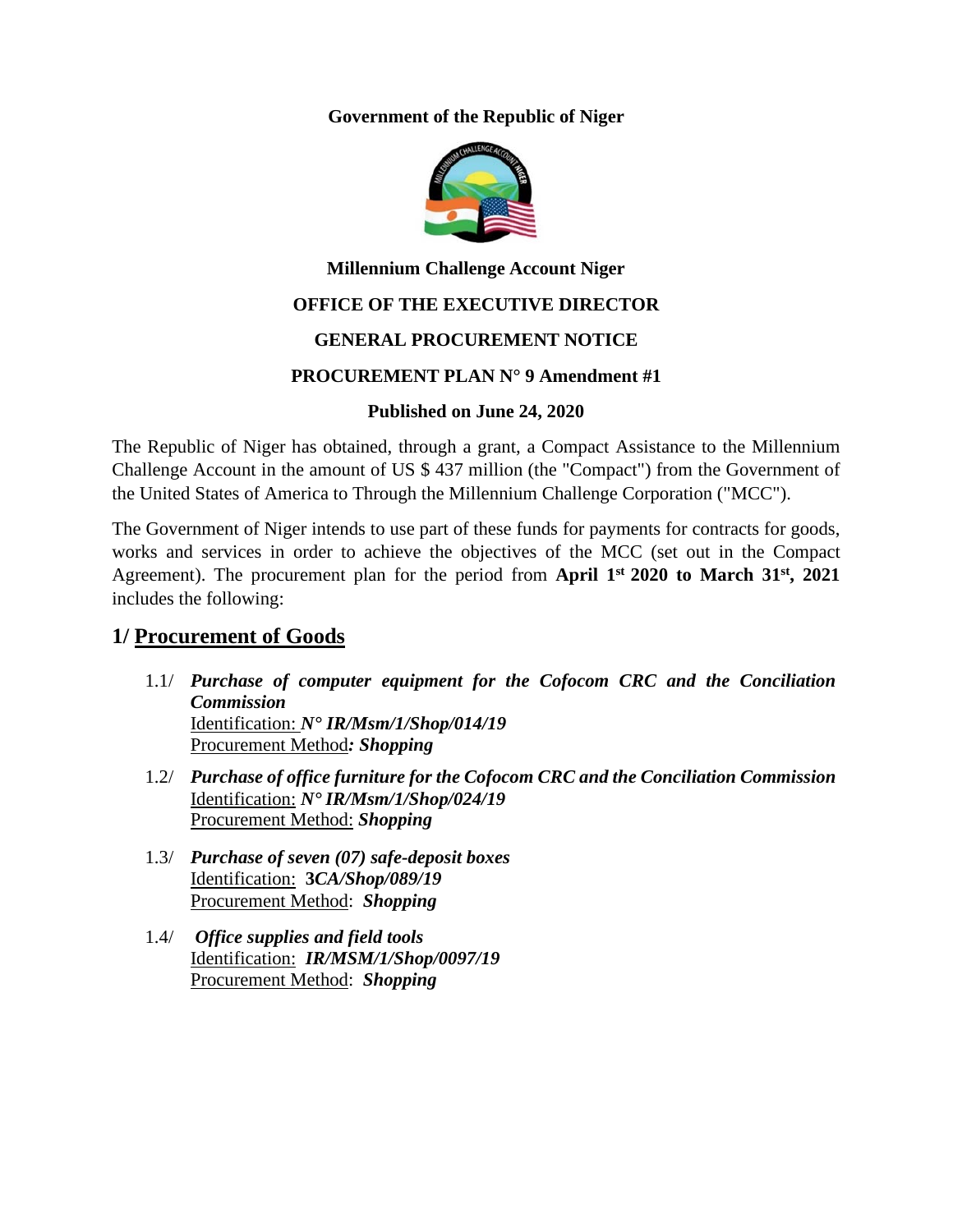- 1.5/ *UPS batteries for server room and 5 inverters with 650 KVA capacity* Identification: *ADM/41/Shop/100/19* Procurement Method: *Shopping*
- 1.6/ *Acquisition and installation of a generator for the Maradi office (including a shelter)* Identification: *CR/PRAPS/5/Shop/104/19* Procurement Method: *Shopping*
- 1.7/ *Office supplies for MCA-Niger* Identification: *ADM/41/Shop/110/20* Procurement Method: *Shopping*
- 1.8/ *Office furniture for MCA-Niger and regional office CRA Dosso* Identification: *2CA/Shop/111/20* Procurement Method: *Shopping*
- 1.9/ *Purchase of spare tires for MCA-Niger vehicles* Identification: *ADM/41/Shop/112/20* Procurement Method: *Shopping*
- 1.10/ *Purchase of 25 laptops used by panelists to evaluate the offers received* Identification: *ADM.It/41/Shop/119/20* Procurement Method: *Shopping*
- 1.11/ *Purchase of 25 Microsoft Office License/Software Assurance Pack* Identification: *ADM.It/41/Shop/127/20* Procurement Method: *Shopping*
- 1.12 *Purchase of 24 Sophos Central EndPoint advanced (Antivirus) (3 years license) Identification: ADM.It/41/Shop/126/20 Procurement Method: Shopping*

## **2/Consultants services**

## **2.1/ Firms**

- 2.1.1/ *Capacity building of National System of Statistics* Identification: *IR/Pr/3/QCBS/0024/20* Procurement Method: *QCBS*
- 2.1.2/ *Recruitment of Firm for audit of the compact resources* Identification: *ADM/41/QBS/115/20* Procurement Method: *QBS*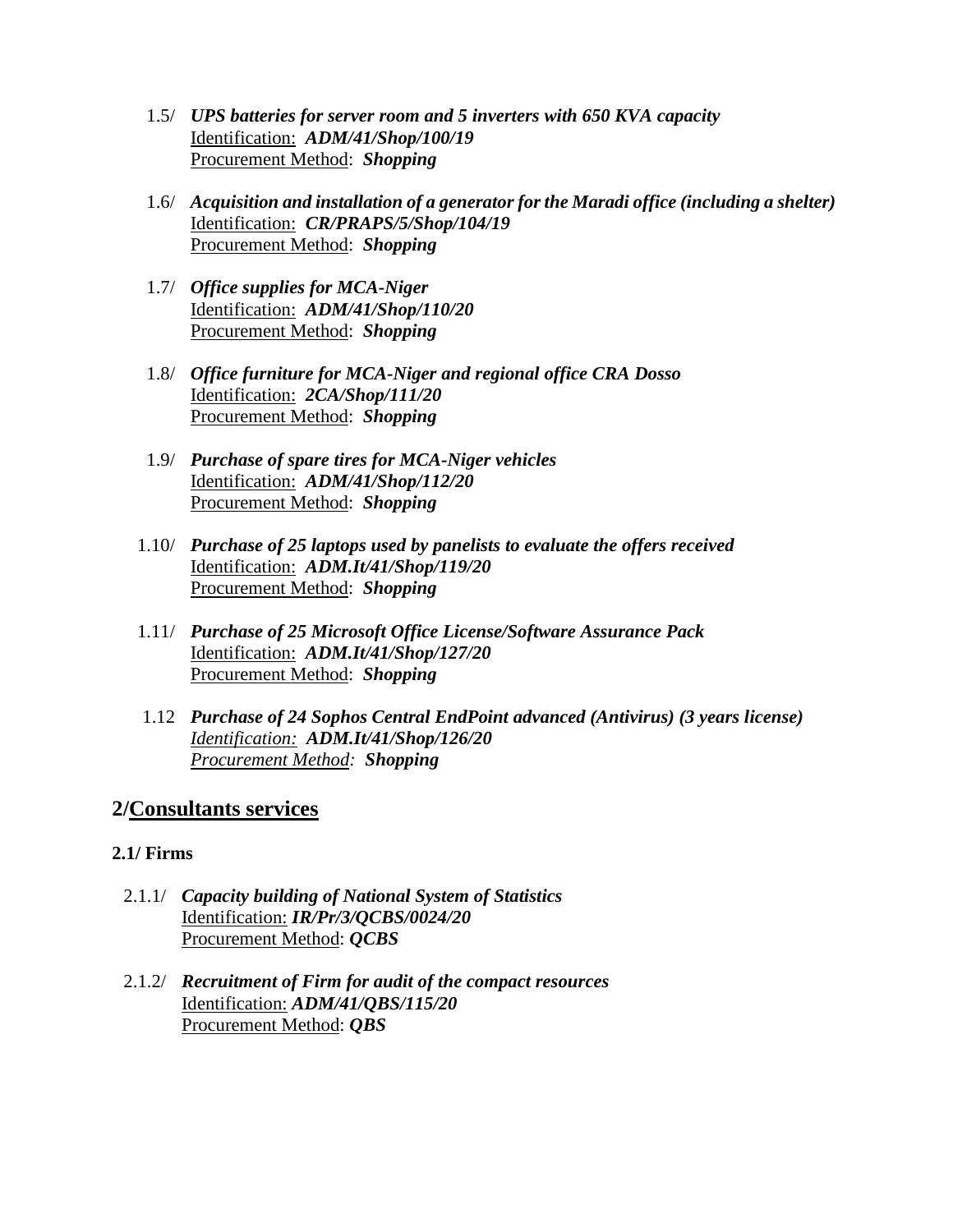#### **2.2/ Individual Consultants**

- 2.2.1/ *Recruitment of one (1) individual consultant for capacity building of service providers who develop project files to promoters in the 4 regions (Grant Facility)* Identification: *CR/CRAB/2/IC/033/19* Procurement Method: *IC*
- 2.2.2/ *Recruitment of a consultant for the training of Cofocom / GI members in Electronic and physical archiving of the Land project records"* Identification: *IR/MSM/1/IC/076/19* Procurement Method: *IC*
- 2.2.3/ *Recruitment of a consultant for capacity building of Private Sector Partnership Fund beneficiaries* Identification: *CR/CRA/2/IC/105/19* Procurement Method: *IC*
- 2.2.4/ *Recruitment of regional consultant ESP for Maradi* Identification: *CR/CRA/4/IC/134/20* Procurement Method: *IC*
- 2.2.5/ *Short term contract with a Procurement Expert* Identification: *ADM/41/SS/130/20* Procurement Method: *SSS*

## **3/ Non-Consultant Services**

- 3.1/ *Installation of laboratory equipment already acquired* Identification: *CR/Praps/1/Shop/0108/19* Procurement Method: *Shopping*
- 3.2/ *Supply and installation of Metal Grids and Curtains on the glass surfaces on the ground floor of the MCA-Niger building in Niamey* Identification: *ADM/41/Shop/113/20* Procurement Method: *Shopping*
- 3.3/ *Maintenance LAN and IT equipment* Identification: *ADM/41/Shop/117/20* Procurement Method*: Shopping*